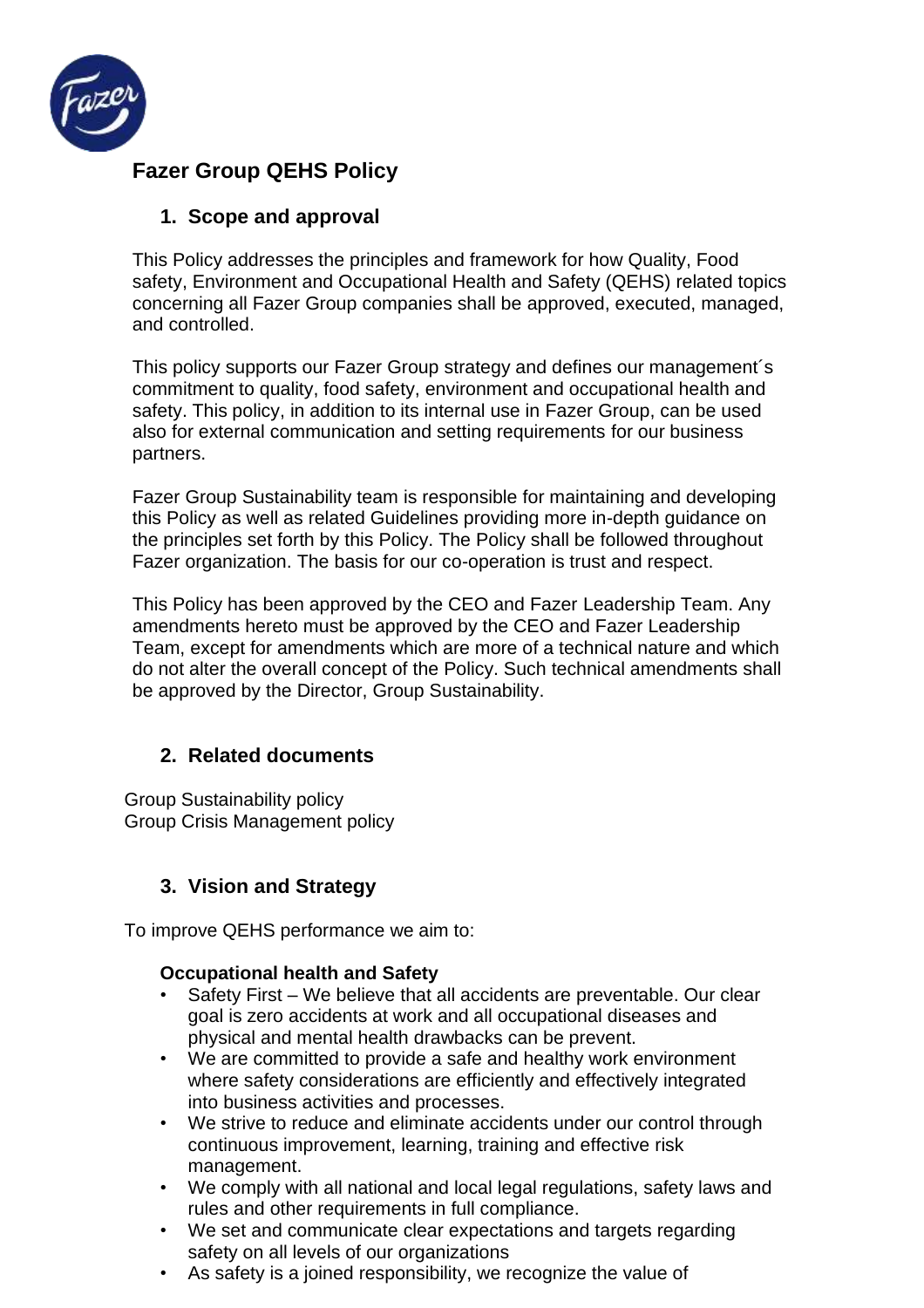

participation of all relevant stakeholders, including where possible and necessary i.e., workers' representatives or contractors' representatives.

- We develop a high level of safety culture that is present and visible in our working environment.
- As such the Safety function contributes to Fazer´s transformation and growth strategy by offering a safe and healthy work environment and reliable and efficient operations to our stakeholders and society

### **Quality Excellence and Food Safety**

- Quality and food safety are fundamental for Fazer. We encourage open and honest communication and believe people should always be able to trust and enjoy our products and services.
- Our mission: "Food with a purpose" is our commitment to enrich people´s lives with our offering by produce healthy and safe products and services.
- We ensure that our products and services always are of high quality. To improve our quality and food safety performance we constantly monitor objectives and goals which we have set to continuously improve.
- We follow quality and food safety standards that are aligned to industry codes and customer requirements. These standards are applied appropriately in all our business areas and countries in which we operate.
- We comply with all applicable national and local legal regulations and laws and other regulatory requirements in full compliance. Where appropriate go the beyond the minimum requirements.
- Risk based controls are fundamental for Fazer´s food safety management systems and are designed to mitigate potential hazards and risks. These controls are critical to our manufacturing and support processes.
- Our products are traceable, which enables us to quickly investigate and address any potential concerns in the marketplace.
- Continuous improvement is a core principle of Fazer´s food safety management systems. We achieve this by setting and measuring specific food safety objectives across our Supply Chain. We validate the effectiveness of our food safety management systems through internal and external audits.
- We promise to exceed our customers', consumers', guests' and otherstakeholders' expectations

### **Environment**

- Fazer is committed to protecting the environment and the communities in which we operate while producing high quality products and services.
- We manage our environmental risks and minimise the negative environmental impacts by systematic hazard identification and risk assessment to improve our performance.
- We set environmental goals to monitor and follow-up our performance able to continuously improve.
- Our environment approach and vision are connected to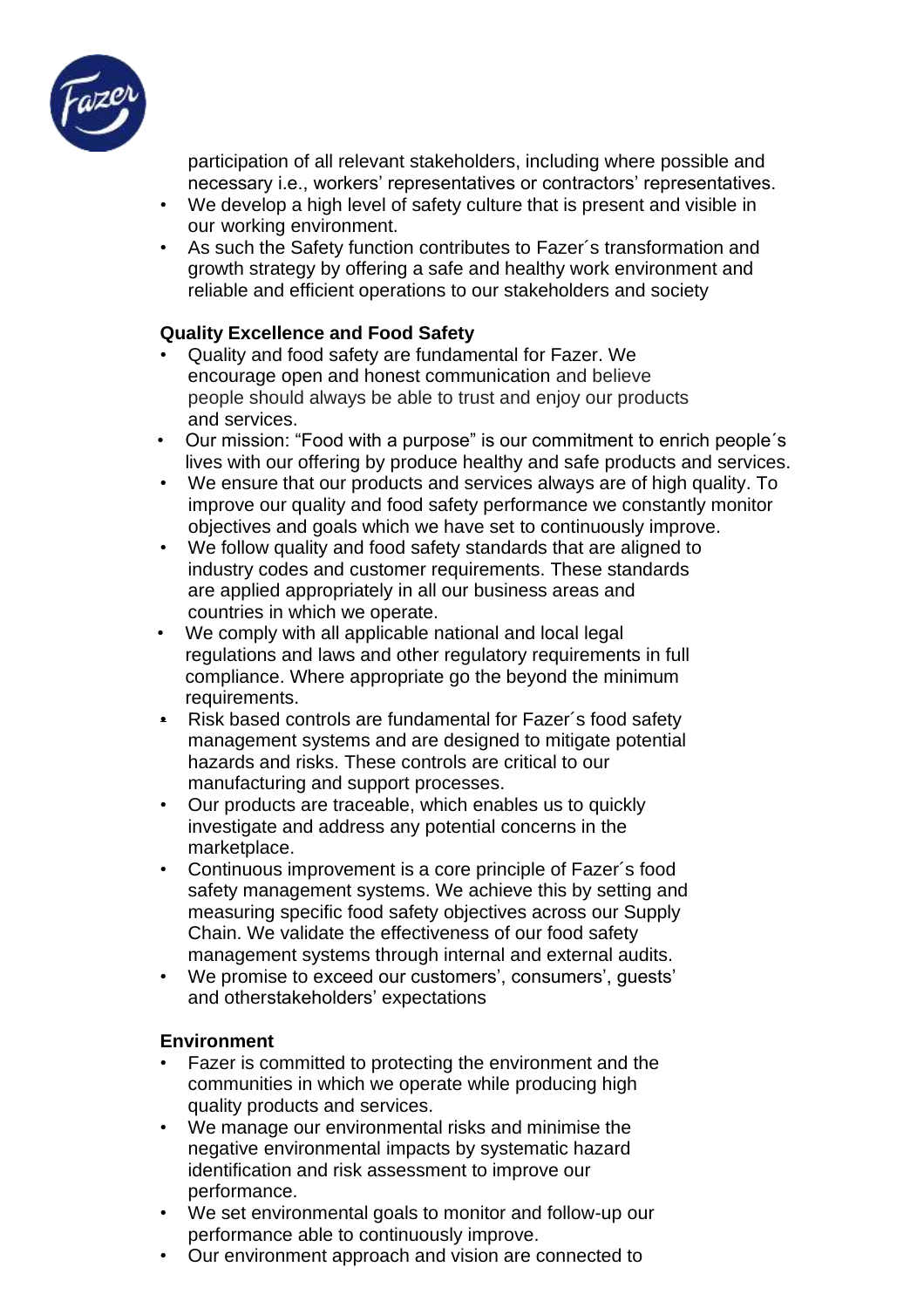

Fazer sustainable policy which aim is to reduce energy and greenhouse gas emissions, prevent waste, use raw material effectively, manage water consumption and emissions to land and water.

- Fazer also aim to prevent the loss of biodiversity, support sustainable farming and animal welfare and focus on promoting sustainable packaging solutions.
- We believe that our commitment to managing operations in an environmentally responsible manner will maximize, value for our co-workers, our customers, our shareholders and the community.
- We adhere all applicable environmental laws and regulations in full compliance.
- We conduct routine audits and inspections to assess environmental and sustainability performance to expectations and define actions to improve

## **4. Governance and responsibility**

Recognizing that the responsibility for providing and maintaining a safe work environment, quality and food safety is taken care of all our products and services and environment aspects are considered is an integral part of the line responsibility, starting from the CEO, down to the Fazer Leadership Team and cascading further down the line of their respective Business Areas and Busines units and/or functions.

### **QEHS roles and responsibilities**

### **FLT**

- Ultimate responsibility of Fazer QEHS policy
- Sets Group QEHS objectives
- Approves QEHS long term plan (LTP) as part of group strategy and LTP
- Provides adequate financial and human resources for QEHS programmes
- Monitors and regularly reviews QEHS performance

### **BA, BU and Functional Management Teams**

- Implement Fazer QEHS policy
- Form and follow practices, instructions and operating models in line with this policy
- Set and reach targets in line with this policy and Group QEHS plans and instructions
- Management at all levels of organisation are responsible for managing QEHS matters in their areas of responsibility
- Provide adequate financial and human resources for QEHS programmes
- Monitor and regularly review QEHS performance
- Ensure the QEHS programs are documented

### **Operation Managers, Bakery Managers, Factory Managers**

• Plan and provide adequate resources for QEHS programmes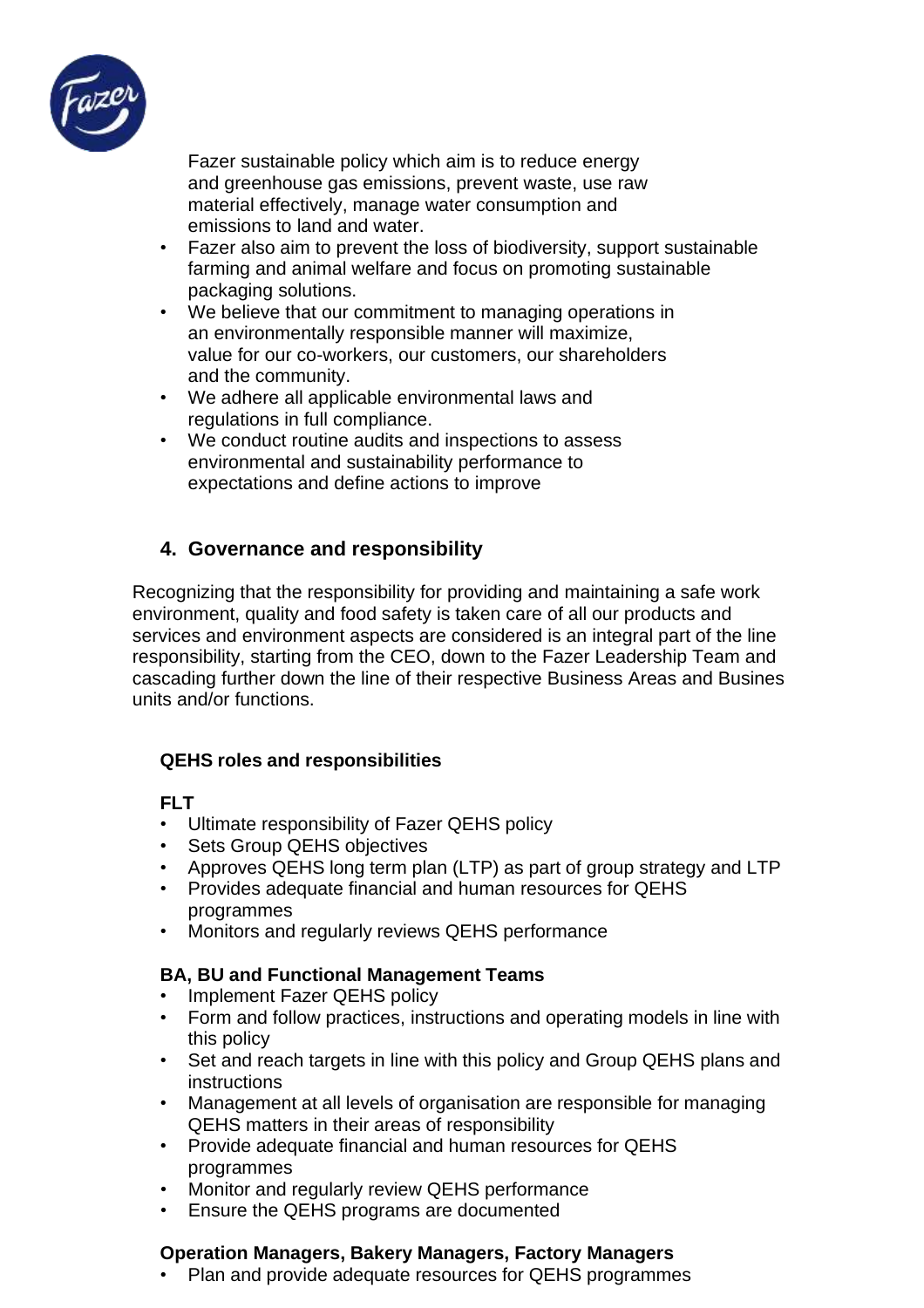

- Develop and ensure safe and high-quality working environment and working practises
- Develop and approve working instructions
- Ensure that QEHS aspects are considered and assessed during organisational and process changes, during purchase and maintenance procedures of machines, equipment, tools and chemicals
- Plan and implement appropriate employee trainings
- Ensure cooperation with employees and encourage appropriate positive attitudes towards QEHS
- Ensure accidents and incidents are reported and investigated appropriately and suitable controls are implemented

#### **Production Managers, Restaurant Managers and Supervisors**

- Immediate control and supervision of working environment and habits to support QEHS work.
- Ensure that our products and services are delivered and made according to QEHS policy and instructions
- Participate in improving Fazer ways of working to exceed our customers' and guests' expectations
- Implement QEHS into employee induction and training
- Ensure cooperation with employees and encourage appropriate positive attitudes towards QEHS
- Arrange communication with employees and encourage employees to report any QEHS related improvement ideas and concerns
- Lead/Participate in accident and incident investigations, communicate investigation results to employees, implement controls
- Monitor the working environment, condition of machines, equipment and tools from QEHS perspective

### **All employees' and individuals' responsibilities**

- Follow rules and instructions, ask your manager if something is unclear
- Participate in improving our ways of working to exceed customers' and guests' expectations
- Take care of their own and other employees' safety
- Use machines, equipment and tools in a safe and adequate way
- Support a safe and organised working environment
- Report all hazardous situations, environmental and quality issues to their supervisor
- Stop work if there is serious danger to health and safety and it is not possible to avoid hazard in any other way
- Use defined personal protective equipment and safety controls

### **ESG Steering Group**

- Reviews compliance with the QEHS Policy
- Escalates the needed topics to the Fazer Leadedship Team
- Ensures alignment within Fazer on QEHS topics
- Performs the Group QEHS management review
- Assures the decisions are implemented in all businesses